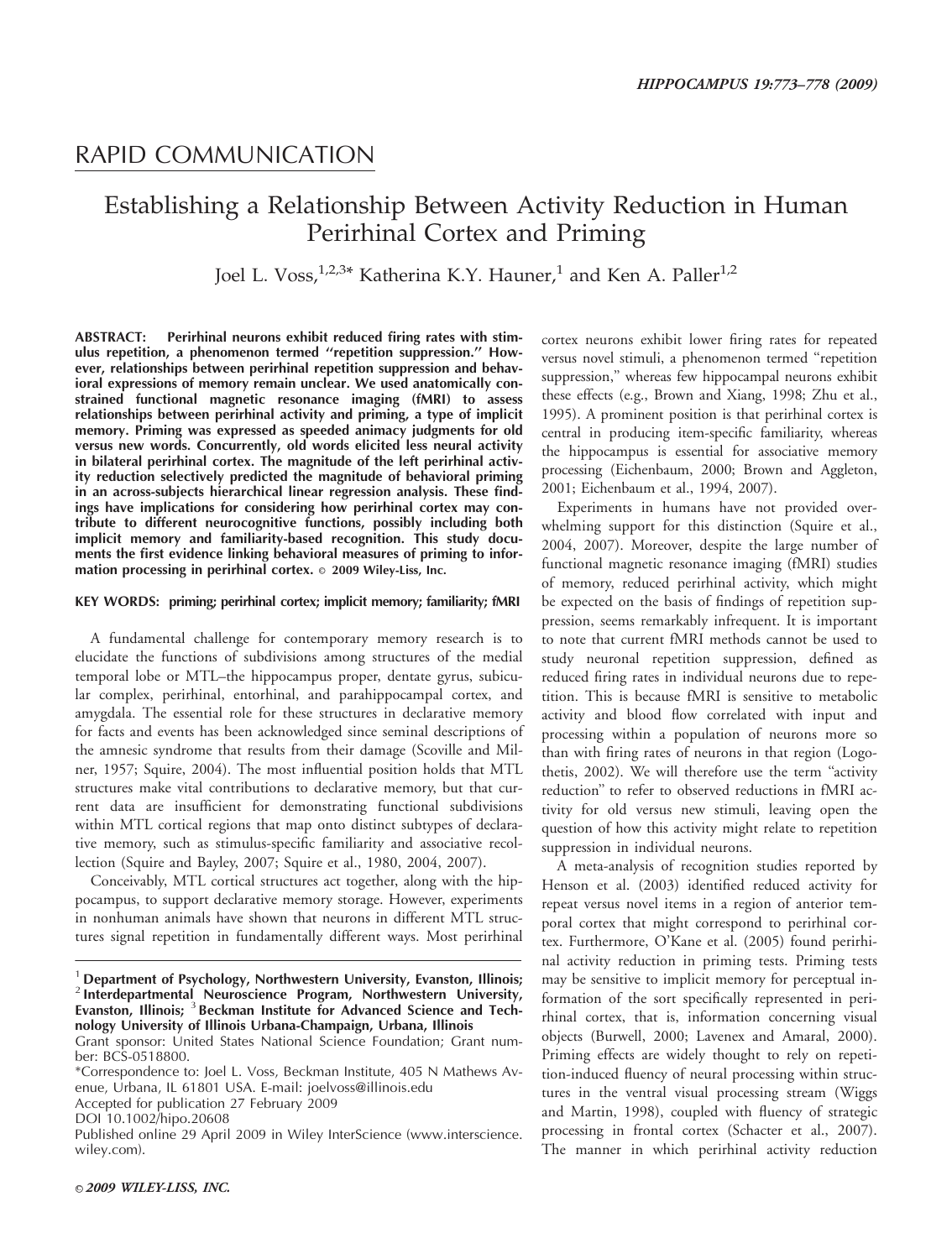relates to behavioral indicators of memory is currently unclear, which complicates interpretations with respect to any of the various theoretical schemes for MTL function (e.g., Eichenbaum et al., 2007; Murray et al., 2007; Squire et al., 2007).

We tested for relationships between perirhinal cortex processing and priming via an anatomically constrained analysis of fMRI data that were previously collected and published by Maccotta and Buckner (2004), and that we retrieved from the fMRI Data Center (http://www.fmridc.org). This analysis strategy was chosen because we reasoned that many neuroimaging studies might have failed to identify effects in perirhinal cortex because they did not specifically scrutinize this region. Typical analysis procedures identify brain activity that reliably dissociates conditions in a group of subjects after fMRI data from each subject are warped into a standardized stereotactic space. These procedures are problematic for two reasons. Because fMRI signal in anterior MTL regions is usually subject to distortion and degradation due to adjacent magnetic inhomogeneities (Ojemann et al., 1997; Greicius et al., 2003), data from individuals with poor fMRI signal in anterior MTL can obscure group effects there. Furthermore, the spatial layout of MTL structures varies greatly across individuals, leading to improper alignment of MTL structures in standardized stereotactic space, and limiting the ability to observe reliable effects in these regions. Various approaches can help to overcome these limitations by using anatomical information about each subject's MTL to guide fMRI analysis (e.g., Fernandez et al., 1998; Small et al., 1999; Zeineh et al., 2000; Reber et al., 2002; Stark and Okado, 2003; Kirwan et al., 2007). Here, we made use of the anatomical boundaries of distinct MTL regions in each of 54 young healthy subjects.

Prior to fMRI data acquisition, subjects viewed 30 abstract and concrete words, each repeated five times, and discriminated living versus nonliving items via a two-choice button response. Next, fMRI scanning occurred during a priming test that included 25 of the previously viewed words (old words) and new words. Each old word was presented four times and intermixed with 100 new words, in pseudo-randomized order, for a total of 200 word presentations (in two separate runs). Words appeared for 1,600 ms followed by a fixation cross for 288 ms. Word presentations were interspersed with 100 blank trials, which included only the fixation symbol for 1,888 ms. Subjects made living/nonliving decisions to each word. Robust priming was reported, in that animacy decisions to old words were made significantly faster than decisions to new words. Across-subject correlations were then computed using behavioral and fMRI measures. The magnitude of priming was found to correlate with the magnitude of fMRI activity reduction (i.e., less activity for old vs. new words) in left prefrontal cortex. Activity reduction in anterior ventral visual cortex and inferior temporal cortex was also reported, but the magnitude of these effects was not correlated with priming behavior (Maccotta and Buckner, 2004).

To examine fMRI activity, we defined anatomical regions of interest (ROIs) for each subject using the method of Reber et al. (2002). Our a priori hypotheses concerned perirhinal cortex, but to provide a complete analysis of MTL activity, we used 10

ROIs: entorhinal cortex, perirhinal cortex, anterior hippocampus, posterior hippocampus, and parahippocampal cortex, each defined bilaterally based on anatomical landmarks (Amaral and Insausti, 1990; Insausti et al., 1998). The coronal plane of the uncal apex defined the border between anterior structures (entorhinal cortex, perirhinal cortex, and anterior hippocampus) and posterior structures (posterior hippocampus and parahippocampal cortex). Imaging resolution was lower for functional images than structural images, and ROIs were therefore defined on structural images using the functional image resolution, after image coregistration. Each functional voxel belonged to only one ROI, and voxels with weak signal  $\left($  < 20% of mean wholebrain signal intensity) or erratic signal (>30% signal change over one volume) were excluded. After motion correction and conversion of raw fMRI timeseries to percent signal-change values, values were averaged for each ROI to provide spatial smoothing that respected anatomical boundaries. Stimuluslocked estimates of neural activity for old and new items were achieved using deconvolution with a general linear model, and were quantified as the peak (beta value) of a canonical hemodynamic response function. Blank trials were not modeled as a stimulus category in the current analysis. The deconvolution approach thus quantified activity for each condition as the baseline-to-peak difference of the estimated neural response (not as the difference between experimental and baseline conditions). AFNI software was used for fMRI analysis (Cox, 1996). Note that this analysis did not involve transformation to standardized stereotactic space because all structures were defined and measured separately for each individual subject.

Data from 22 subjects were unsuitable for fMRI analysis due to marked signal dropout in entorhinal and perirhinal cortex (25% or greater voxel loss due to weak or erratic signal for entorhinal or perirhinal cortex was used as the exclusionary criterion). Data from 32 subjects remained for analysis (an average of 2.4% of total voxels, range 0–11%, were excluded from all ROIs for included subjects). Response times provided evidence for reliable priming in these subjects. Responses were 121 ms faster, on average, for old versus new words [old mean  $= 790 \text{ ms}, t(31) = 15.6, P < 0.001$ .

Results for each ROI are summarized in Table 1, including the average volume of included voxels and estimates of neural activity for old and new words. Primary analyses focused on neural activity in left and right perirhinal cortex, with left and right entorhinal cortex included due to physical proximity to perirhinal cortex that could produce correlated activity. Estimated activity differences between old and new items were subject to repeated-measures analysis of variance (ANOVA) including ROI as a factor. Old vs. new activity differences varied by ROI  $[F(3,93) = 3.1, P = 0.03]$ , and post hoc comparisons indicated that differences were reliable for left and right perirhinal cortex  $[t(31) = 3.6, P = 0.001$  and  $t(31) = 2.1, P =$ 0.04, respectively], but not left or right entorhinal cortex  $[t(31)]$  $= 0.04$ ,  $P = 0.96$  and  $t(31) = 1.2$ ,  $P = 0.22$ , respectively]. Activity differences were negative for left and right perirhinal cortex, indicating that activity for old words was significantly less than for new words.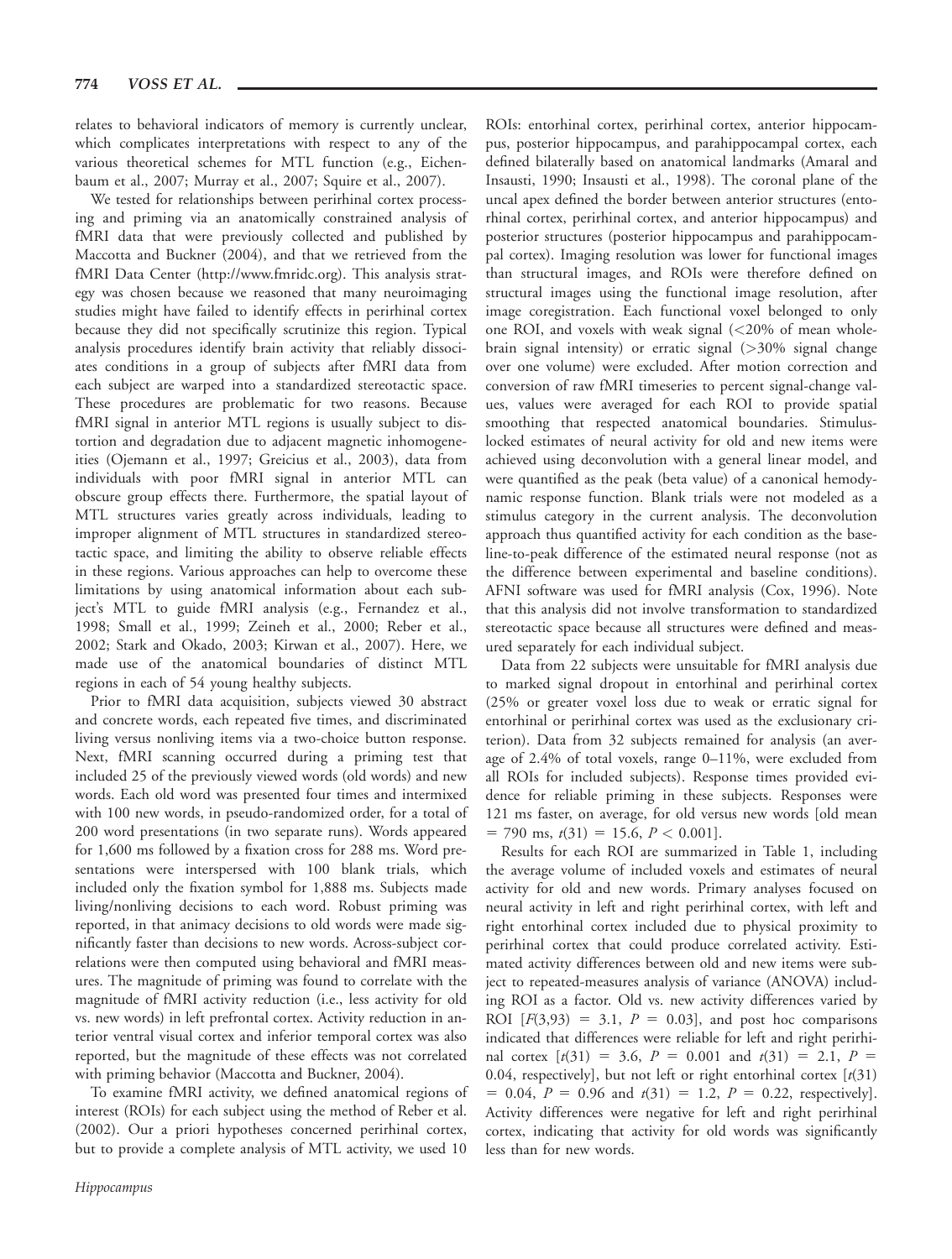| PERIRHINAL CORTEX AND PRIMING |  |  | 775 |
|-------------------------------|--|--|-----|
|-------------------------------|--|--|-----|

|                                     |                               | Perirhinal cortex      | Entorhinal cortex |               |             | Anterior hippocampus |            | Posterior hippocampus | Parahippocampal cortex |               |
|-------------------------------------|-------------------------------|------------------------|-------------------|---------------|-------------|----------------------|------------|-----------------------|------------------------|---------------|
|                                     | Left                          | Right                  | Left              | Right         | Left        | Right                | Left       | Right                 | Left                   | Right         |
| Volume (mm <sup>3</sup> )           | 654 (51)                      | 633 (44)               | 671 (46)          | 626 (44)      | 2,095 (120) | 1986 (134)           | 2025 (73)  | 2071 (69)             | 1357 (62)              | 1230 (56)     |
| Old activity (% change $\times$ 10) | 17.6 (0.6)                    | 8.9 (1.8)              | 11.0(1.7)         | 10.9(1.8)     | 17.0(1.1)   | 14.0 (1.0)           | 17.6 (0.6) | 11.8(1.9)             | 16.6(0.8)              | 16.9(0.5)     |
| New activity (% change $\times$ 10) | 18.3(0.5)                     | $(6.1)$ 7.6            | 11.0(1.6)         | 11.8(1.9)     | 16.6(0.8)   | 14.2 (1.0)           | 17.6 (0.5) | 11.7(1.8)             | 16.9(0.6)              | 16.9(0.5)     |
| Old minus new activity difference   | $-0.71$ <sup>a</sup> $(0.19)$ | $-0.75^{\circ}$ (0.35) | $-0.02(0.56)$     | $-0.85(0.69)$ | 0.31(0.58)  | $-0.14(0.28)$        | 0.01(0.34) | 0.12(0.53)            | 0.28(0.27)             | $-0.04(0.27)$ |

<sup>a</sup>Old versus new pairwise difference  $P = 0.001$ .  $b$ Old versus new pairwise difference  $P = 0.04$ 

<sup>a</sup>Old versus new pairwise difference  $P = 0.001$  $P$ Old versus new pairwise difference  $P = 0.04$ 

220 Robust  $r_{(30)} = 0.54$ ,  $p = 0.003$ 200 180 Priming Magnitude (ms 160 140 120 100 80 60 40 20  $\overline{0}$  $\overline{2}$ 3 Left Perirhinal Activity Reduction (% change X 10)

FIGURE 1. Activity reduction in left perirhinal cortex predicts behavioral priming. The correlation between the magnitude of behavioral priming (response-time difference for new minus old words) and activity reduction (fMRI activity difference for new minus old words) was obtained via robust regression.

To assess relationships between MTL activity and priming, we performed a series of across-subjects hierarchical linear regressions of behavioral priming (old minus new response time difference) on activity reduction values (old minus new fMRI activity differences). All values were standardized prior to analysis. The primary analysis included perirhinal and entorhinal cortex, for the reasons noted above (four ROIs, each entered as a single variable in a separate step). The magnitude of activity reduction in left perirhinal cortex predicted the magnitude of behavioral priming ( $\beta = -0.59$ ,  $t = -3.3$ ,  $P =$ 0.003), whereas activity estimates from the other three ROIs were not significant predictors of response time differences  $(P$ -values  $> 0.52$ ). The scatterplot for left perirhinal activity and behavioral priming is shown in Figure 1. The correlation value is derived from a robust regression analysis (Huber, 1981) to account for the potential influence of outlier values.

An additional across-subjects hierarchical regression was used to assess relationships for other ROIs. Response-time priming was regressed on fMRI differences between old and new stimuli using a model incorporating the 10 ROIs (each entered as a single variable in a separate step). No relationships were identified for any ROI except left perirhinal cortex ( $\beta = -0.72$ ,  $t =$  $-2.8$ ,  $P = 0.01$ ; all other *P*-values  $> 0.25$ ).

There were thus three chief results. First, behavioral priming was indicated by faster responses to old versus new words. Second, fMRI activity reduction was evident as less activity for old versus new words in left and right perirhinal cortex. Third, the magnitude of activity reduction in left (but not right) perirhinal cortex predicted the magnitude of behavioral priming.

Preferential left-hemisphere contributions may be due to the use of verbal material. Indeed, O'Kane et al. (2005) found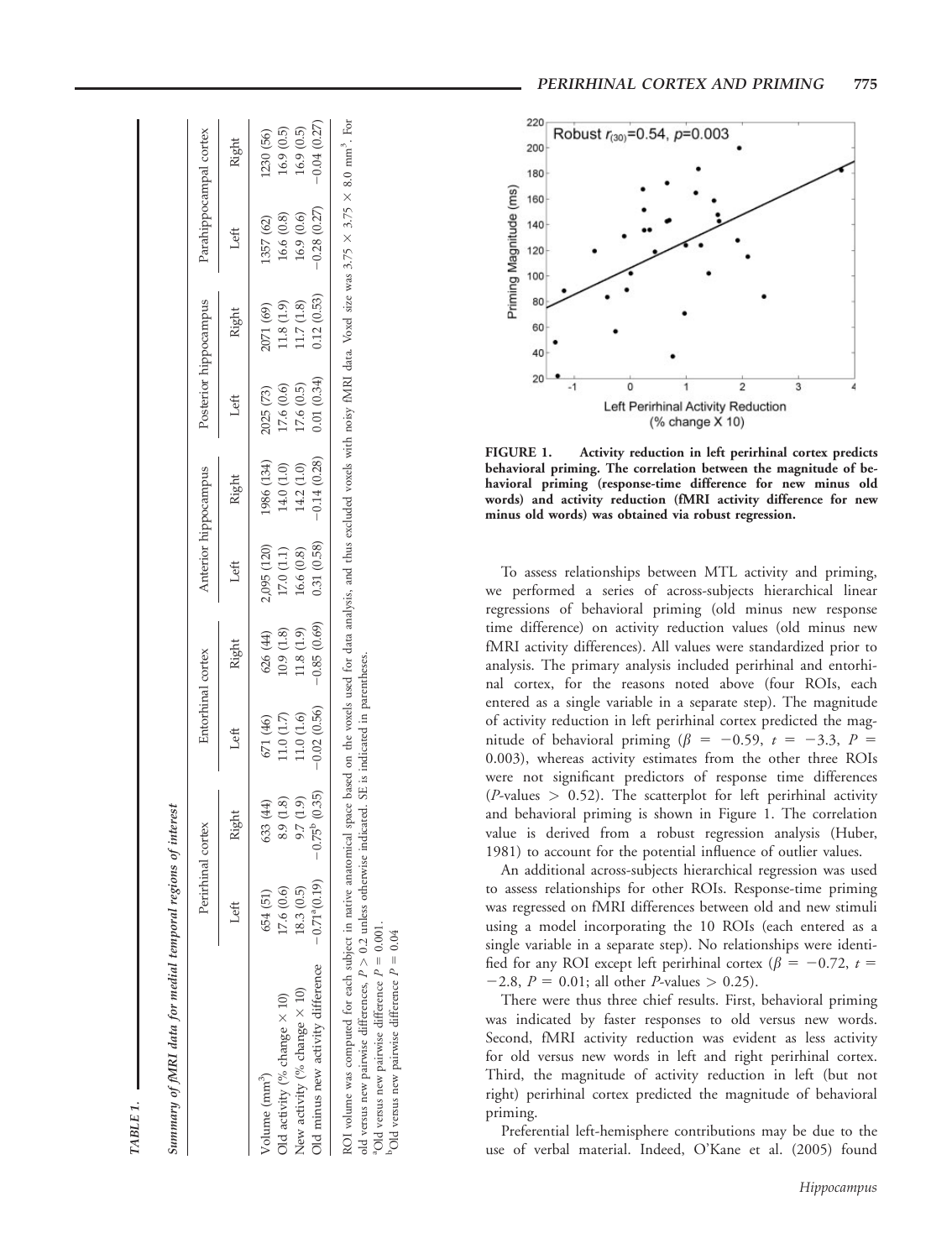activity reduction in left perirhinal cortex when the same categorization decision was repeated from study to test, but not when different decisions were required, indicating a greater sensitivity to semantic rather than perceptual information processing (see also Taylor et al., 2006). It is possible that right perirhinal activity reduction in the current data reflected fluent perceptual information processing that contributed less to the categorization task used to measure priming than did fluent processing indexed by left perirhinal activity reduction. Further investigation is needed to elucidate these apparent hemispheric differences in perirhinal contributions to memory.

These results are consistent with the notion that different MTL regions make different contributions to novelty/familiarity detection (Brown and Xiang, 1998), but are not problematic for the hypothesis that MTL structures operate as a functional unit to accomplish declarative memory. That is, distinct MTL regions that perform distinct operations, as appears here to be the case for perirhinal cortex vs. other MTL structures, could nonetheless operate in a concerted fashion to accomplish declarative memory (Squire et al., 2004, 2007).

As indicated earlier, a recent framework suggests that priming effects in the visual modality are supported by two neural mechanisms: facilitated perceptual processing in ventral visual cortex, and facilitated strategic processing in left prefrontal cortex (Schacter et al., 2007). Only the strategic effects are thought to relate directly to behavior, possibly via interactions with the information that is conveyed by facilitated neural processing by visual cortex. Indeed, this pattern was uncovered in the original report of the current data, in that the magnitude of left prefrontal response reductions was correlated with priming, whereas response reductions in visual cortex were not (Maccotta and Buckner, 2004). Our results extend this model of priming by showing that processing in perirhinal cortex is strongly associated with priming. Given that perirhinal cortex receives the majority of its input from object-sensitive cortex in the ventral visual stream, it is possible that perirhinal cortex is instrumental in relating signals of facilitated processing from earlier visual cortex to task demands determined by frontal cortex. Indeed, Halgren et al. (2006) characterized word processing in perirhinal cortex as comprising rapid, feedforward input from earlier visual cortex, followed by feedback input from higher cortical regions. The current results are consistent with this characterization, and suggest that perirhinal cortex is involved in the interface between bottom-up signals from earlier visual cortex and the context in which these signals are interpreted; in this case, these signals influenced decisions in a priming test. It will be intriguing to determine whether similar mechanisms contribute to the subjective experience of fluent processing that can influence many complex decision-making processes (e.g., Oppenheimer, 2008).

Are these fluency operations––repetition-induced processing facilitation––relevant only for implicit memory? Fluency operations performed in perirhinal cortex might also play a role in explicit memory. Indeed, a prominent view is that perirhinal cortex supports familiarity-based recognition, which is an

expression of explicit memory (Eichenbaum et al., 2007). Intriguingly, MTL activity reductions in perirhinal cortex similar to the current effects have been identified during recognition tests (e.g., Brozinsky et al., 2005; Danckert et al., 2007), and specifically linked to familiarity-based recognition (Gonsalves et al., 2005). Moreover, encoding activity in perirhinal cortex has been shown to predict later familiarity-based recognition (e.g., Davachi et al. 2003). Priming and familiarity may both rely on repetition-induced processing fluency (Verfaellie and Cermak, 1999; Whittlesea and Williams, 2000; Yonelinas, 2002), despite the fact that they can be dissociated behaviorally (Wagner et al., 1997) and neuroanatomically (Stark and Squire, 2000). If this were the case, then associations between the magnitude of perirhinal response reduction and the magnitude of both priming (as in the current results) and familiarity-based recognition (as in Gonsalves et al., 2005; Henson et al., 2005) could arise because fluent visual cortex processing can promote both memory phenomena.

It is possible that perirhinal cortex is instrumental in producing signals of facilitated visual processing that are used in different ways depending on current behavioral goals. In one context, overt retrieval processing may predominate, whereas in the context of a priming test, some other process is stressed. Nevertheless, perirhinal response reductions might play a parallel role for recognition and for priming.

Conversely, perirhinal activity reductions identified during recognition tests could reflect processing that does not promote recognition but that does promote priming that occurs incidentally during recognition tests, given that neural correlates of priming and familiarity can co-occur during explicit memory testing (Paller et al., 2007). In some cases, processing that tends to produce good recognition might be confounded with processing that tends to drive priming. Furthermore, as argued by Voss and Paller (2008), because of the co-occurrence of processing pertaining to both implicit and explicit memory, behavioral measures of both types of memory are needed to convincingly associate these sorts of neural measures with a specific memory function. The perirhinal activity described in this article could conceivably be attributed to recognition processing given the following two assumptions: (1) differential perirhinal activity for old and new items contributed to covert recognition experiences that were not at all required of the subjects, and (2) subjects with greater differential perirhinal activity and thus with greater covert recognition tended to be the same subjects who showed larger priming effects. However, the second assumption goes against common dissociations between recognition and priming. A more likely explanation for the demonstrated relationship between priming magnitude and left perirhinal activity is that this activity systematically influenced the extent to which a given subject exhibited priming. Our results thus establish evidence for the role of perirhinal cortex in priming. Additional approaches will be necessary to determine if perirhinal cortex contributions to familiarity and priming differ. Further data are also needed to determine the nature of hemispheric differences in perirhinal contributions to memory.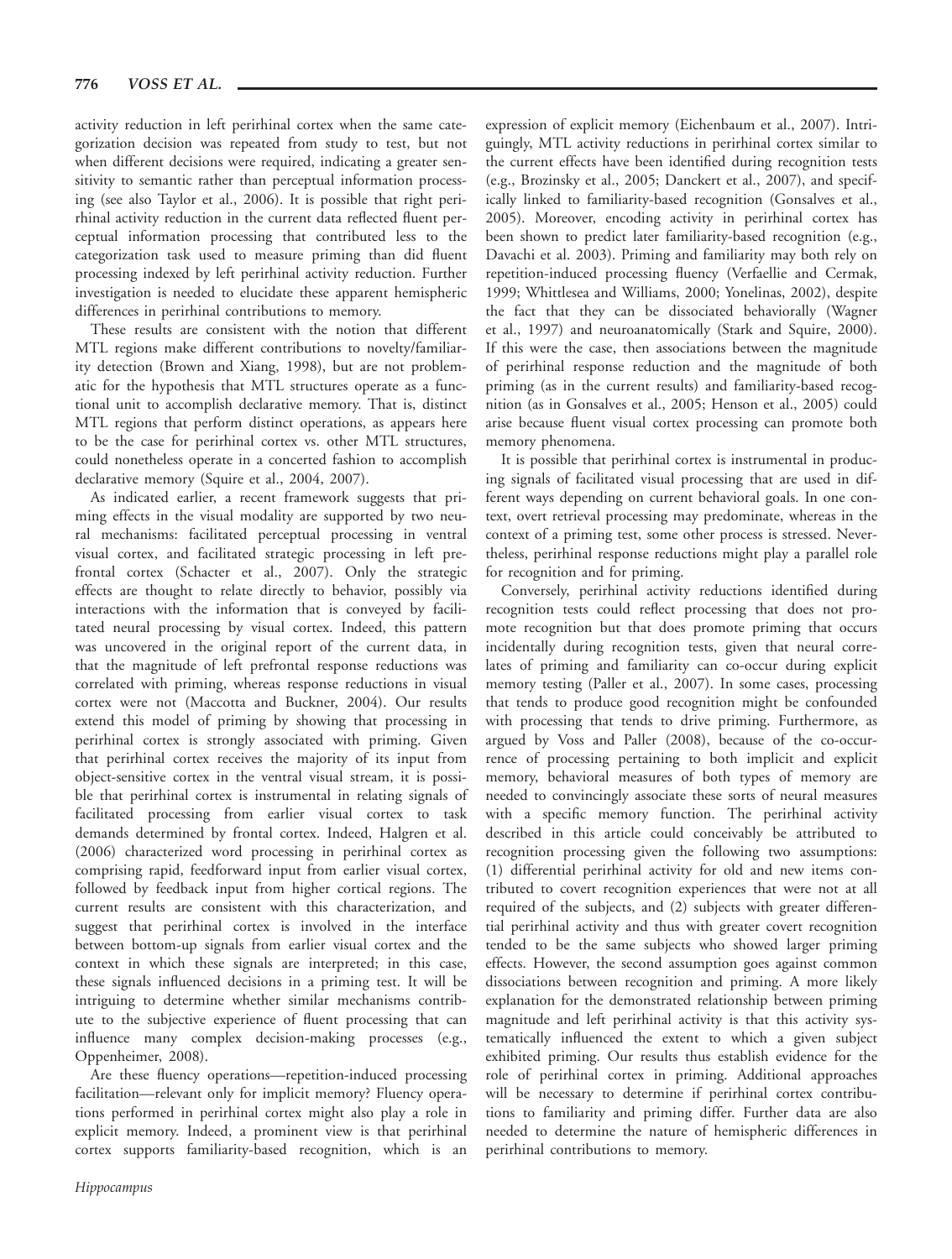In conclusion, detailed anatomical information is clearly helpful when scrutinizing contributions from anterior medial temporal structures to memory using fMRI. Our findings constitute the first to establish a relationship between the magnitude of perirhinal activity reductions and the magnitude of a behavioral expression of repetition-induced processing fluency. This brain-behavior correlation highlights perirhinal contributions to novelty signals that can yield priming effects in certain types of implicit memory test.

### Acknowledgments

We thank Luigi Maccotta and Randy Buckner for their essential contribution, and Kira Geselowitz for her devoted technical assistance.

## **REFERENCES**

- Amaral D, Insausti R. 1990. The human hippocampal formation. In: Paxinos G, editor. The Human Nervous System. San Diego, CA: Academic Press. pp 711–755.
- Brown MW, Xiang JZ. 1998. Recognition memory: Neuronal substrates of the judgement of prior occurrence. Prog Neurobiol 55:149–189.
- Brown MW, Aggleton JP. 2001. Recognition memory: What are the roles of the perirhinal cortex and hippocampus? Nat Rev Neurosci  $2:51-61$ .
- Brozinsky CJ, Yonelinas AP, Kroll NE, Ranganath C. 2005. Lag-sensitive repetition suppression effects in the anterior parahippocampal gyrus. Hippocampus 15:557–561.
- Burwell RD. 2000. The parahippocampal region: Corticocortical connectivity. Ann NY Acad Sci 911:25–42.
- Cox RW. 1996. AFNI: Software for analysis and visualization of functional magnetic resonance neuroimages. Comput Biomed Res 29:162–173.
- Danckert SL, Gati JS, Menon RS, Köhler S. 2007. Perirhinal and hippocampal contributions to visual recognition memory can be distinguished from those of occipito-temporal structures based on conscious awareness of prior occurrence. Hippocampus 17:1081– 1092.
- Davachi L, Mitchell JP, Wagner AD. 2003. Multiple routes to memory: Distinct medial temporal lobe processes build item and source memories. Proc Natl Acad Sci USA 18:2157–2162.
- Eichenbaum H. 2000. A cortical-hippocampal system for declarative memory. Nat Rev Neurosci 1:41–50.
- Eichenbaum H, Otto T, Cohen NJ. 1994. Two functional components of the hippocampal memory system. Behav Brain Sci 17:449–518.
- Eichenbaum H, Yonelinas AP, Ranganath C. 2007. The medial temporal lobe and recognition memory. Annu Rev Neurosci 30: 123– 152.
- Fernandez G, Weyerts H, Schrader-Bolsche M, Tendolkar I, Smid HG, Tempelmann C, Hinrichs H, Scheich H, Elger CE, Mangun GR, Heinze HJ. 1998. Successful verbal encoding into episodic memory engages the posterior hippocampus: A parametrically analyzed functional magnetic resonance imaging study. J Neurosci 18:1841–1847.
- Gonsalves BD, Kahn I, Curran T, Norman KA, Wagner AD. 2005. Memory strength and repetition suppression: Multimodal imaging of medial temporal cortical contributions to recognition. Neuron 47:751–761.
- Greicius MD, Krasnow B, Boyett-Anderson JM, Eliez S, Schatzberg AF, Reiss AL, Menon V. 2003. Regional analysis of hippocampal activation during memory encoding and retrieval: fMRI study. Hippocampus 13:164–174.
- Halgren E, Wang C, Schomer DL, Knake S, Marinkovic K, Wu J, Ulbert I. 2006. Processing stages underlying word recognition in the anteroventral temporal lobe. Neuroimage 30:1401–1413.
- Henson RN, Cansino S, Herron JE, Robb WG, Rugg MD. 2003. A familiarity signal in human anterior medial temporal cortex? Hippocampus 13:301–304.
- Henson RN, Hornberger M, Rugg MD. 2005. Further dissociating the processes involved in recognition memory: An FMRI study. J Cognit Neurosci 17:1058–1073.
- Huber P. 1981. Robust Statistics. New York, New York: Wiley.
- Insausti R, Juottonen K, Soininen H, Insausti AM, Partanen K, Vainio P, Laakso MP, Pitkanen A. 1998. MR volumetric analysis of the human entorhinal, perirhinal, and temporopolar cortices. Am J Neuroradiol 19:659–671.
- Kirwan CB, Jones CK, Miller MI, Stark CE. 2007. High-resolution fMRI investigation of the medial temporal lobe. Hum Brain Mapp 28:959–966.
- Lavenex P, Amaral DG. 2000. Hippocampal-neocortical interaction: A hierarchy of associativity. Hippocampus 10:420-430.
- Logothetis NK. 2002. The neural basis of the blood-oxygen-level-dependent functional magnetic resonance imaging signal. Phil Trans R Soc Lond 357:1003–1037.
- Maccotta L, Buckner RL. 2004. Evidence for neural effects of repetition that directly correlate with behavioral priming. J Cognit Neurosci 16:1625–1632.
- Murray EA, Bussey TJ, Saksida LM. 2007. Visual perception and memory: A new view of medial temporal lobe function in primates and rodents. Annu Rev Neurosci 30:99–122.
- O'Kane G, Insler RZ, Wagner AD. 2005. Conceptual and perceptual novelty effects in human medial temporal cortex. Hippocampus 15:326–332.
- Ojemann JG, Akbudak E, Snyder AZ, McKinstry RC, Raichle ME, Conturo TE. 1997. Anatomic localization and quantitative analysis of gradient refocused echo-planar fMRI susceptibility artifacts. Neuroimage 6:156–167.
- Oppenheimer DM. 2008. The secret life of fluency. Trends Cognit Sci 12:237–241.
- Paller KA, Voss JL, Boehm SG. 2007. Validating neural correlates of familiarity. Trends Cogn Sci 11:243–250.
- Reber PJ, Wong EC, Buxton RB. 2002. Encoding activity in the medial temporal lobe examined with anatomically constrained fMRI analysis. Hippocampus 12:363–376.
- Schacter DL, Wig GS, Stevens WD. 2007. Reductions in cortical activity during priming. Curr Opin Neurobiol 17:171–176.
- Scoville WB, Milner B. 1957. Loss of recent memory after bilateral hippocampal lesions. J Neurol Neurosurg Psychiatry 20:11-21.
- Small SA, Perera GM, DeLaPaz R, Mayeux R, Stern Y. 1999. Differential regional dysfunction of the hippocampal formation among elderly with memory decline and Alzheimer's disease. Ann Neurol 45:466–472.
- Squire LR. 2004. Memory systems of the brain: A brief history and current perspective. Neurobiol Learn Mem 82:171–177.
- Squire LR, Bayley PJ. 2007. The neuroscience of remote memory. Curr Opin Neurobiol 17:185–196.
- Squire LR, Davis HP, Spanis CW. 1980. Neurobiology of amnesia. Science 209:836–837.
- Squire LR, Stark CE, Clark RE. 2004. The medial temporal lobe. Annu Rev Neurosci 27:279–306.
- Squire LR, Wixted JT, Clark RE. 2007. Recognition memory and the medial temporal lobe: A new perspective. Nat Rev Neurosci 8:872–883.
- Stark CE, Okado Y. 2003. Making memories without trying: Medial temporal lobe activity associated with incidental memory formation during recognition. J Neurosci 23:6748–6753.